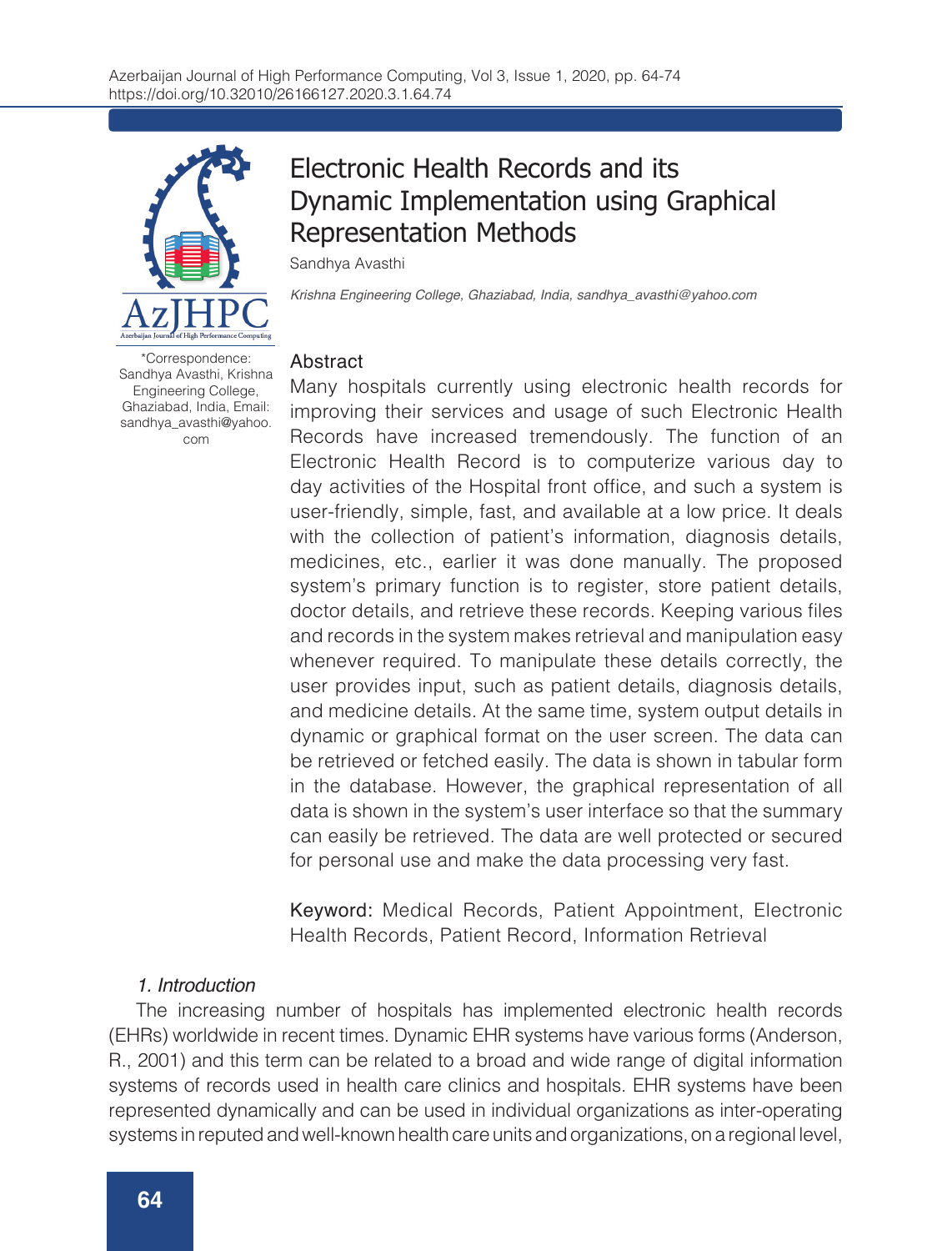or nationwide. Health care units that use dynamic EHRs include hospitals, pharmacies, general practitioner surgeries, and other health care providers. The implementation of hospital-wide EHR systems is a complicated matter involving a range of organizational and technical factors, including human skills and practices, organizational structure, culture, technical infrastructure, financial resources, and coordination (Nguyen, L., Bellucci, E., & Nguyen, L. T., 2014; Tiwari, B., & Kumar, A., 2015). The hospital's multiple objectives hospital are curing, caring for patients, and educating new physicians and nurses. The Dynamic project Implementation of Records of Hospital in Graph includes registration of patients, storing their details into the system graphically, computerized or digital billing and fixing appointments in the reception, digital billing in the pharmacy, and labs.

The software has the facility to automatically give every patient a unique patientID and store the details of every patient and the staff. The search facility has been included to know the current status of each room. The administrator can search the availability of a doctor and the details of a patient using the id. The Dynamic Implementation of Records of Hospital can be entered using credentials, i.e., username and password. It is accessible either by an administrator or receptionist. Only they can add data, and the data has been stored into the database. The data can be retrieved easily. The interface is very user-friendly. The data is well protected for personal use and makes the processing very fast. This system is powerful, flexible, and easy to use and is designed and developed to deliver real conceivable benefits to hospitals so that data could easily be analyzed. This system is designed for multispecialty hospitals to cover a wide range of hospital administration and management processes. It is an integrated end-to-end Hospital Records Management System that provides relevant information across the hospital to support effective decision making for patient care, hospital administration, and critical financial accounting in a consistent flow (Gans, D., Kralewski, J., Hammons, T., & Dowd, B., 2005).

## *2. Background*

Hospital Records Management System is a software product framed designed to enhance the quality and implementation management of the hospital in the areas of clinical process analysis and activity-based costing (Van de Velde, R., 2000). Hospital Records Management System enables you to develop your organization or product and increases its effectiveness and quality of work (Kushniruk, A. W., & Borycki, E., 2008). Managing the key processes efficiently is critical to achieving the hospital's success helps you manage your processes (Singh, S., Sinha, U. S., & Sharma, N. K., 2005).

The Lack of immediate retrievals of information is very complex, considering lots of data (O'brien, J. A., & Marakas, G. M., 2005). The information or data is complicated to fetch or retrieve and to find particular information like finding out about the patient's history or any other data (Manes, S., 1998); the user has to go through various register processes (Brennan, T. A., Leape, L. L., Laird, N. M., et al., 1991). This results in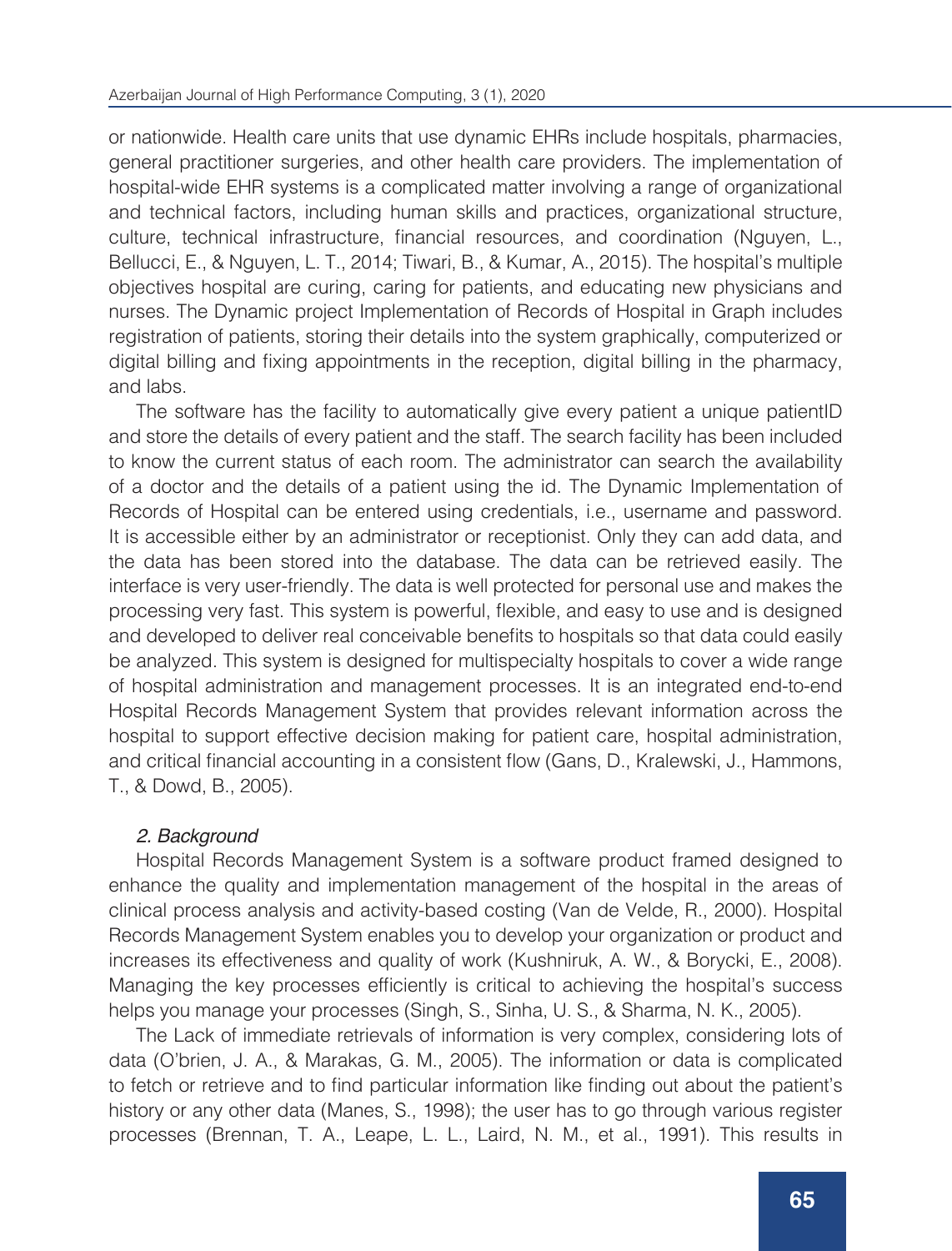inconvenience and wastage of time. Storage is another problem in such a system. The information generated by various transactions takes time and effort to be stored in the right place (Chaudhry, B., Wang, J., Wu, S., Maglione, M., et al., 2006). Various changes to information like patient details or immunization details of children are complicated to make as paperwork manually. Manual calculations are error-prone and take much time. This may result in inaccurate information. For example, the calculation of the patient's bill is based on various treatments. This becomes a difficult task, as information about any patient is difficult to collect from various registers manually. These are the various type of works that need to be done in a Hospital by the operational staff and Doctors. The activities are described below:-

1) Information about Patients is done by just writing the Patients name, age, and gender. Whenever the patient comes up, his information is stored freshly.

2) Bills are generated by analyzing price for each facility provided to patients on a separate sheet, and at last, they all are summed up.

3) Diagnosis information to patients is generally recorded on the document, which contains information about the patient. It is clipped or resolved after some time to decrease the paper load in the office.

4) Information about various diseases. Doctors do this job by remembering various medicines on their own.

All this work is done manually by the receptionist, and other operational staff and a lot of papers are needed to be handled and taken care of. The main problems with doctors is that they have to remember various medicines available for diagnosis and sometimes miss better alternatives as they can't remember them at that time (Santos, R., Correia, M. E., & Antunes, L., 2008).The entire system mainly consists of five modules and those are admin module, user module (patient), doctor module, pharmacist module and receptionist module.

#### *3. Methodology*

Hospitals generally use a manual system for the management and maintenance of critical information. The current system requires numerous paper forms, with data stores spread throughout the hospital management infrastructure. Sometimes information is incomplete or does not follow management standards. Forms are often lost while transferring between departments requiring a comprehensive auditing process to ensure that no vital information is lost. Multiple copies of the same information are kept in the hospital and may lead to inconsistencies in data in various data stores.

#### *3.1. Proposed system:*

The Dynamic Implementation of records of hospital is designed for any hospital to replace their existing manual paper based system. This new system is used to control the information of patients, room availability, staff, operating room schedules and patient invoices. These services are to be provided in an efficient, cost effective manner, with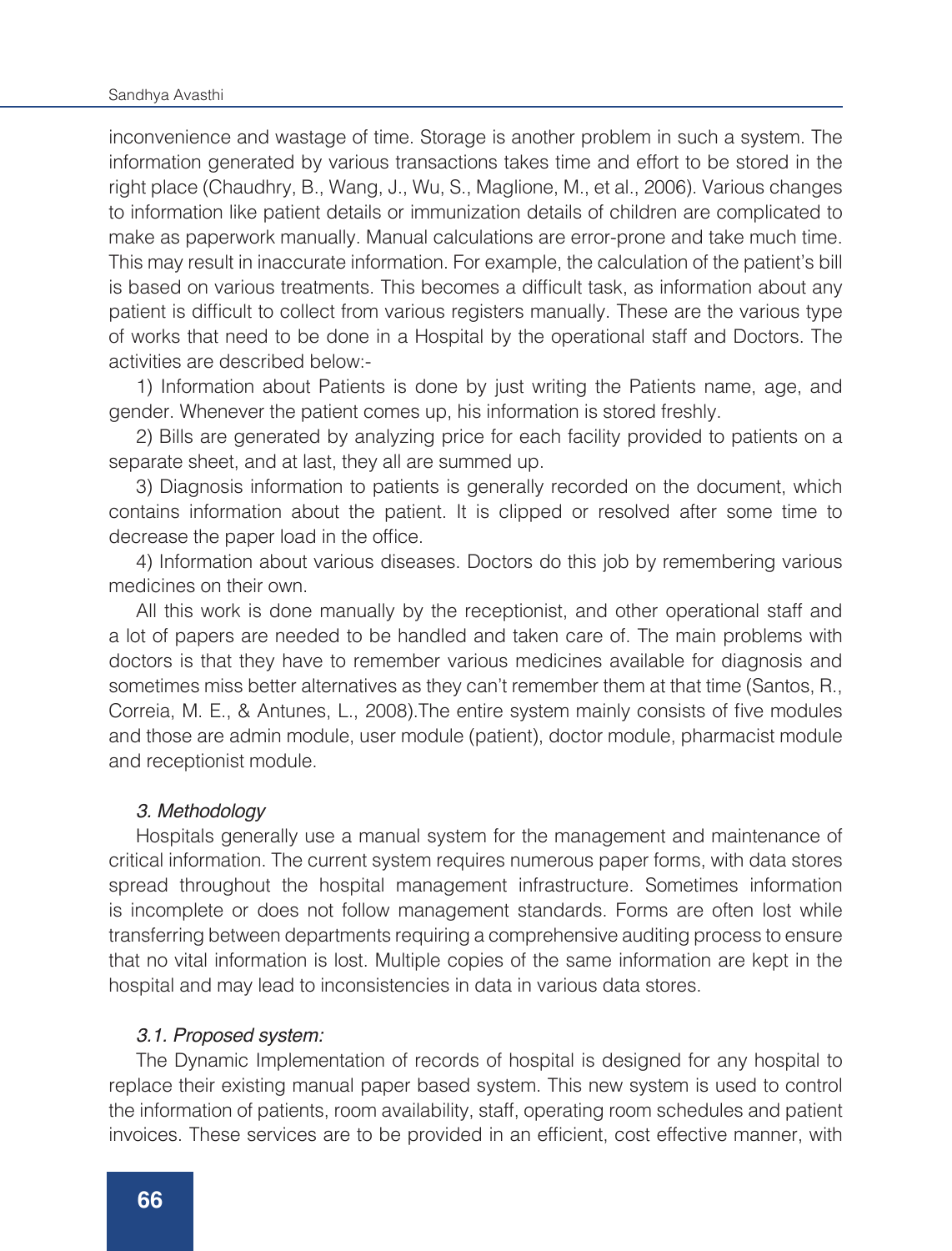the aim of reducing the time and resources currently required for such type of tasks. The user who received the file will do the operations like the embedding, decryption, and decompress in their level of hierarchy etc. The flow is shown in figure 1 and system framework is given in figure 2.



# *Fig.1. Data Flow in Modules*

The feasibility of the project can be analyzed in this phase and business proposal is put away with a very genuine plan for the project and some cost estimates. During system analysis of the feasibility study of the proposed system is to be carried out. This is to ensure that the proposed system is not a burden to the organization. For feasibility analysis, some self-knowledge of the major requirements for the system is essential. Three key considerations involved in the feasibility analysis are economic feasibility, technical feasibility and operational feasibility. This study is carried out to analyze the economic impact will have on the system will have on the organization. The amount of fund that the company can provide into the research and development of the system is less or limited. The expenditures must be justified. Thus the developed system as well within the budget and this was achieved because most of the technologies which were used are freely available. Only the customized products have to be purchased. This study is takes place to observe the technical feasibility, that is, the technical requirements of the system. Any technology developed must not have a high demand on the available technical resources. This will lead to high demands which are being placed on the client. The developed system must have a modest requirement, as only minimal or null changes for the implementing this system.

The impact of study is to check the level of acceptance of the system by the user. This includes the training process to the user to use the system efficiently. The user must not feel threatened by the system; therefore it must accept it as a necessity. The level of acceptance by the users exclusively depends on the methods that are trained to improve the user about the system and to make him familiar with it. His level of confidence must be raised so that he is also able to make some constructive criticism, which is accepted, as he is the final user of the system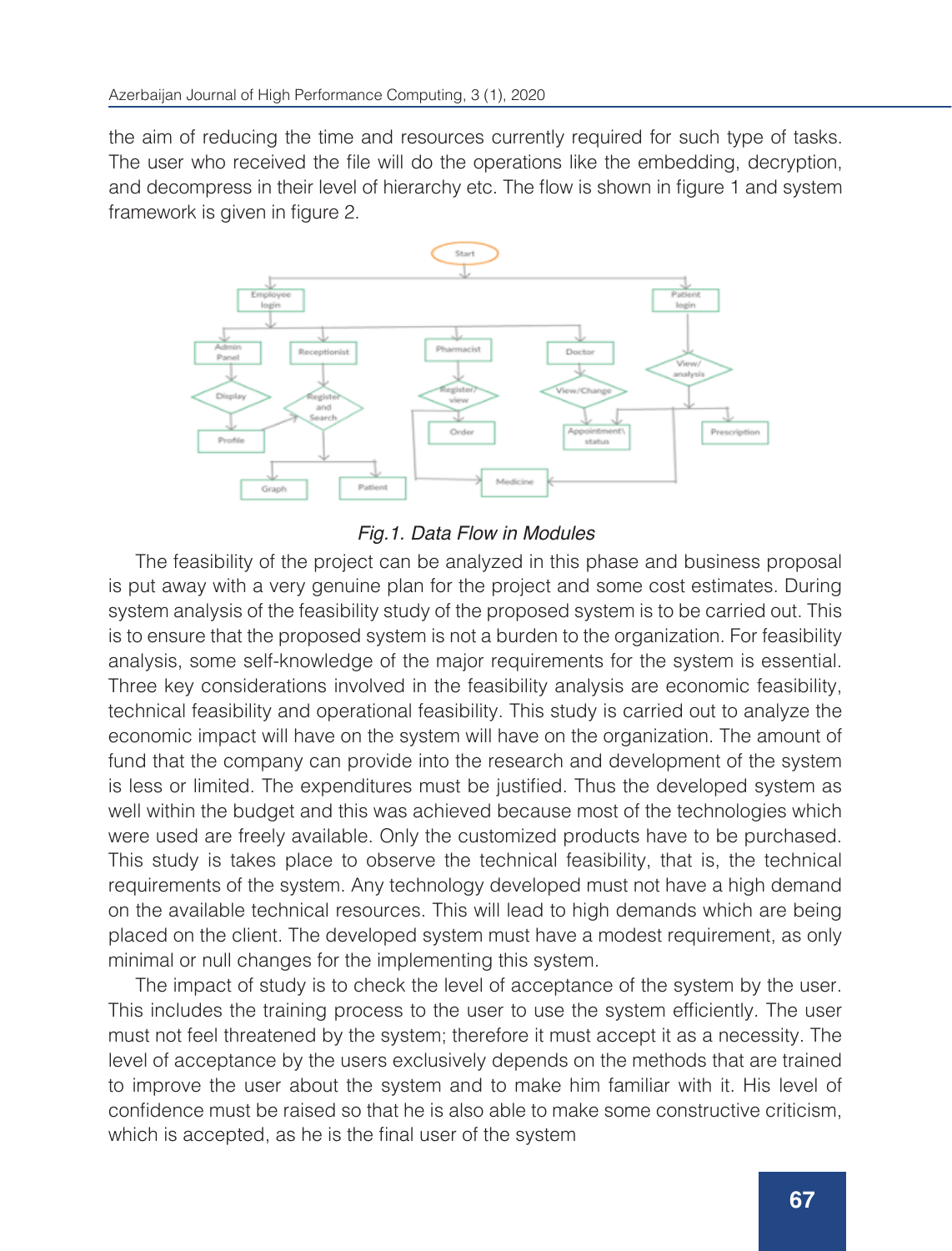

*Fig. 2. System Framework*

#### *4. Experimental setup*

That to be used efficiently, all computer software needs certain hardware components or the other software resources to be present on a computer. These pre-requisites are known as system requirements and are often used as a guideline as opposed to an absolute rule. Most software defines two sets of system requirements: negligible and recommended. With increasing demand for higher processing speed and resources in newer versions of software, system requirements incline to increase over time. Industry analysts suggest that this trend plays a bigger part in driving upgrades to existing computer systems than technological advancement. We have run our software using Processor Intel Dual Core i3consuming less than 1GB RAMupto80GB Hard Disk. Highly recommended set of requirements defined by any operating system or software application is the physical computer resources, also known as hardware. A hardware requirements list is often accompanied by a hardware compatibility list (HCL), especially in case of operating systems and other peripheral devices. This could be operated in Operating System such as Windows 7/XP/8/10. This is been made by using HTML, CSS, JAVASCRIPT,JSP and Mysql on localhost://phpmyadminas an interface. Software Requirements deal with defining software resource requirements and prerequisites that need to be installed on a computer to provide optimal functioning of an application. These requirements or pre-requisites are generally not included in the software installation package and need to be installed separately before the software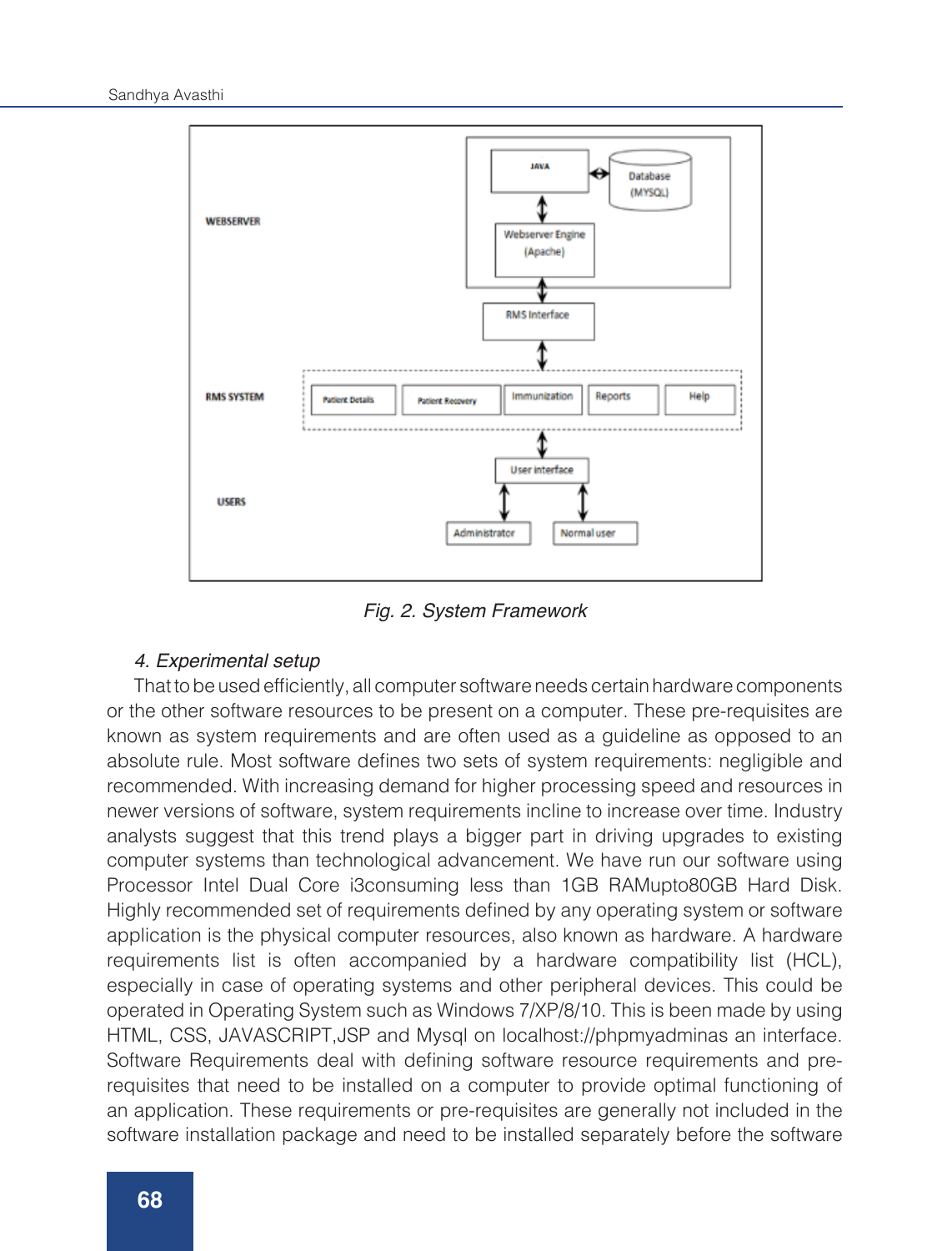is installed. Sometimes for some project it might be possible that could not receive any requirements, instruction guide or documents to work with. But still there are other sources of requirements that you can consider for the requirement or information, so that y-ou can base your software or test design on these requirements.

# *5. Results*

# *Employee Login and Detail*

This is the Main Employee Login Page, in which an Employee can login and perform its various operations (shown in figure 3 and 4). All employees need credentials for signing in the system. The employee such as Administrator, Receptionist, Pharmacist, and Doctor can sign in after creating their regular account.



*Fig. 3. Employee Login Interface*



*Fig. 4. Admin Interface*

This is the Employee Detail Page, in which an administrator can see the details, register doctor, Search Doctor, and can access all the Graphs such as: All users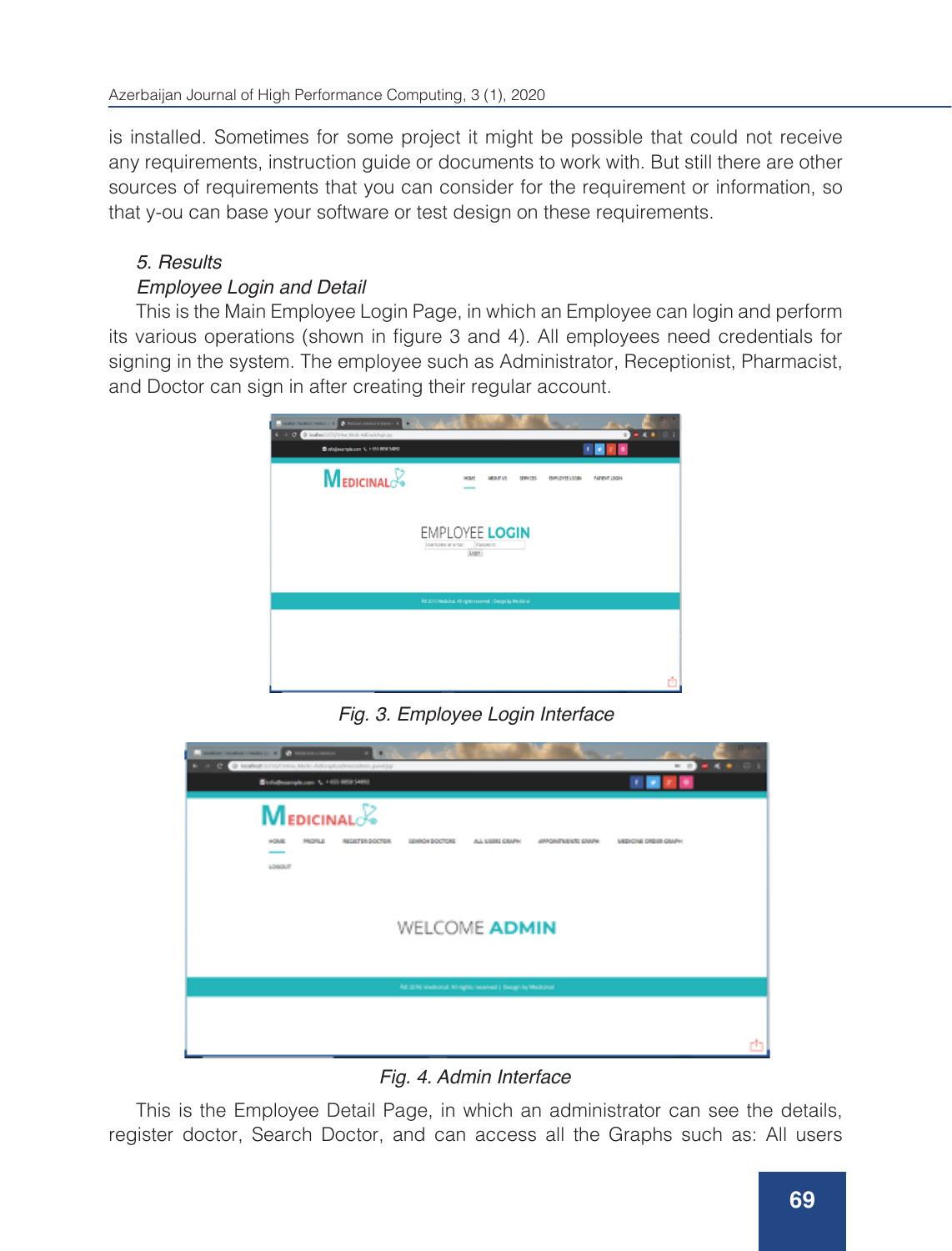Graph, Appointments Graph, Medicine Order Graph.

#### *Appointment Graph:*

This is the Appointment Graph Page (shown in figure 5), in which all the appointments which were fixed are been in dynamic form both in Pie Chart and Bar Chart. A user can easily analyze by looking at the Pie chart generated.



*Fig. 5. Pie chart and Bar Chart describing percentage of average rate of Appointments*

## *Register Doctor:*

This Page is under Administrator Panel in which admin can register new doctor, though it is the registration page to register a new doctor. A registered doctor can retrieve a patient records or any other information related to a patient treatment.

| a braken (subsectionist) : in the annual block of         | ٠                                                                                                                                                             |    |
|-----------------------------------------------------------|---------------------------------------------------------------------------------------------------------------------------------------------------------------|----|
| C C C C ballet UTO Only Mele Address to the process to be | <b>SSEKS 01</b>                                                                                                                                               |    |
|                                                           | 国家利用<br><b>Belldesrykers L. Hill Bill Hill</b>                                                                                                                |    |
|                                                           | <b>MEDICINAL</b><br>(British Book Public<br>ALL VIERO DRUMM<br>APPOINTMENTS GRAPE<br>WEDNING DROOM GENERA<br>PROFILE<br><b>RESIDENT</b> DOCTOR<br><b>HOME</b> |    |
|                                                           | $\overline{\phantom{a}}$<br>LODDUT                                                                                                                            |    |
|                                                           |                                                                                                                                                               |    |
|                                                           | <b>Register New Blvdtor</b><br>Fuel Asses:<br><b>Mind Forms</b>                                                                                               |    |
|                                                           | Plate of Birth<br>A Gentler<br>$-3465 - 1$                                                                                                                    |    |
|                                                           | *Certacinumber<br>Total of                                                                                                                                    |    |
|                                                           | Address<br><b>GM</b><br>text.                                                                                                                                 |    |
|                                                           | <b>PAIN CHOICE</b><br>Total                                                                                                                                   |    |
|                                                           | Penansyl<br>Country.<br>contract on the con-                                                                                                                  |    |
|                                                           |                                                                                                                                                               |    |
|                                                           | [SAHR] Road]                                                                                                                                                  |    |
|                                                           | An annunctional of spin marrest (longs by desired                                                                                                             | ۵J |

*Fig.6. Doctor Registration Interface*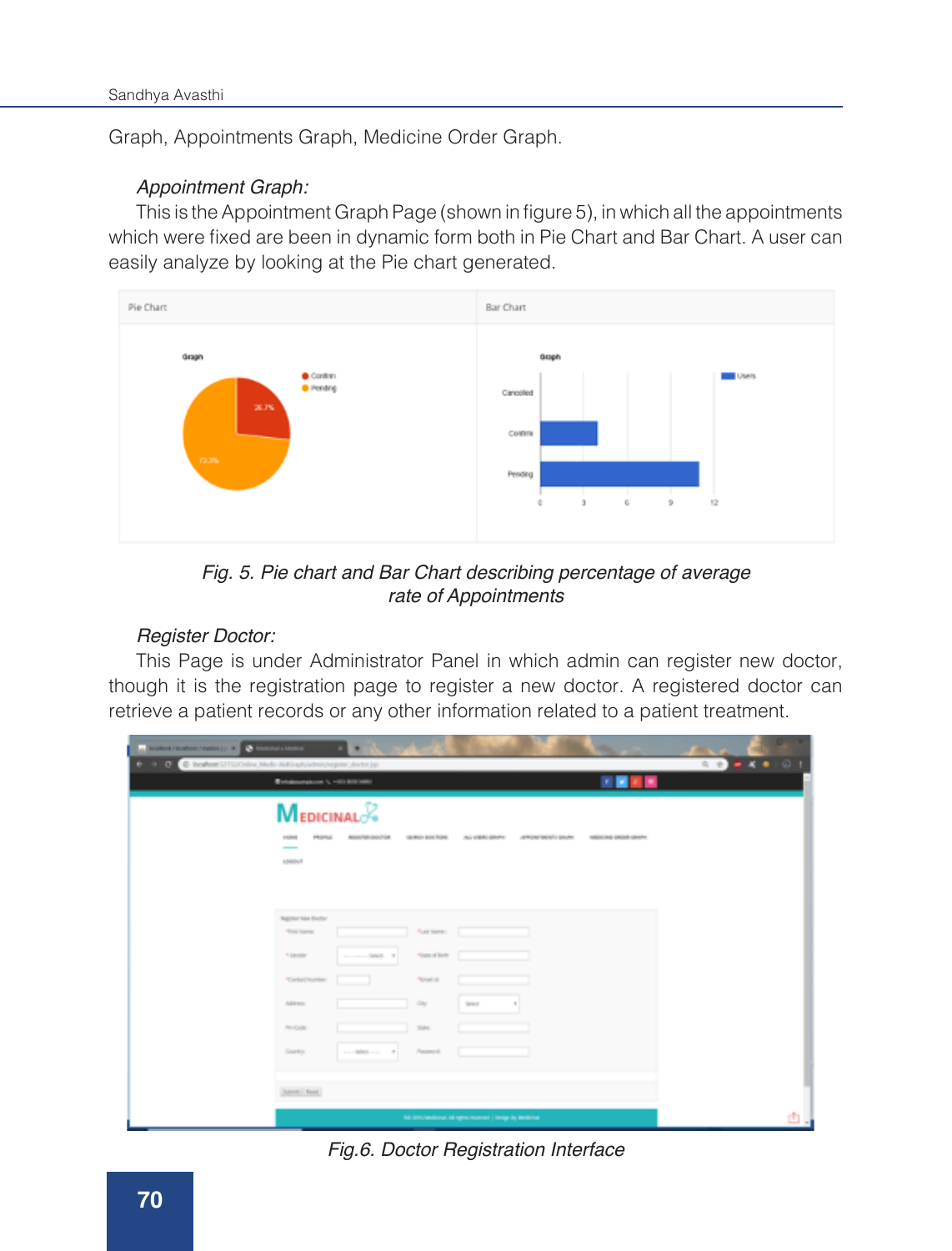#### *Medicine Status*

This is the Medicine Status Page, in which all the medicines that are in stock are shown in tabular form with Class, Drug Type, Composition, Expiry Date, Cost, View Medicine.

| @info@example.com N. +455 6656 54892<br><b>MEDICINAL</b> |                  |                             |                  | PROFILE<br><b>Millercount</b> |                                                              |                   |              | $\begin{array}{c cccccc} t & \text{w} & \text{w} & \text{w} & \text{w} & \text{w} \end{array}$<br><b>VIEW DROER</b><br>USSOLET |  |
|----------------------------------------------------------|------------------|-----------------------------|------------------|-------------------------------|--------------------------------------------------------------|-------------------|--------------|--------------------------------------------------------------------------------------------------------------------------------|--|
| Maska leve (C)                                           | Maskule a Karene | Class.                      | Drug Toyer       | Composition:                  | Date of Equity                                               | APD.              | DOM:         | Virus Medicine                                                                                                                 |  |
| ٠                                                        | Diegove          | A.                          | <b>HOOK</b>      | $16-16$                       | 23/12/2015                                                   | 14/02/2014        | $\sim$       | <b>View Medicines</b>                                                                                                          |  |
| $\sim$                                                   | Aberline         | $\mathcal{M}_\mathrm{c}$    | runs.            | 17.744                        | ANTIQUOS.                                                    | <b>PAYER ROLL</b> | <b>TIME</b>  | View Marketten                                                                                                                 |  |
| $\mathcal{L}$                                            | AKT-4            | $\sim$                      | <b>Dangerous</b> | allow.                        | 14/04/2015                                                   | 14/02/2014        | $200$        | View Medicines                                                                                                                 |  |
| $\alpha$                                                 | AK1-4            | $\sim$                      | Dangerous        | $p\bar{q}_N$                  | 14/94/2015                                                   | 14/02/2014        | $25^{\circ}$ | View Medicines                                                                                                                 |  |
| $\leq$                                                   | ART-A            | $\alpha$                    | Ourgansus        | ake.                          | LAGAZION.                                                    | Larticit Irin at  | $\sim$       | View Medicines                                                                                                                 |  |
| $\sim$                                                   | AKT 41           | $\mathcal{N}_\text{c}$      | Ashalta          | $\mathcal{A}$                 | 13/02/2018                                                   | <b>EDVELODER</b>  | 142          | Virus Medicines                                                                                                                |  |
| $\tau$                                                   | AKT-4            | $\mathcal{N}_{\mathcal{N}}$ | Adult:           | $10\times$                    | 13/03/3018                                                   | 12/11/2011        | 100          | View Medicines                                                                                                                 |  |
|                                                          |                  |                             |                  |                               | Alli 2015 Modernal, All rights reserved   Design by Modernal |                   |              |                                                                                                                                |  |

*Fig. 7. Medicine Information Table*

# *Medicine Order UI and Graph:*

This is Medicine Order Panel in which the Pharmacist can place the order and verify. This features helps in maintaining history of all ordered medicine in last few months with details like medicine ordered, time of order, personal information, doctor and quantity. The bill details can also be included that could contribute in future analysis related to medicine. This is the Medicine Order Graph, in which the medicines which are been ordered because of less in stock



*Fig. 8. Pie chart and Bar Chart describing percentage of status Medicine of Appointments*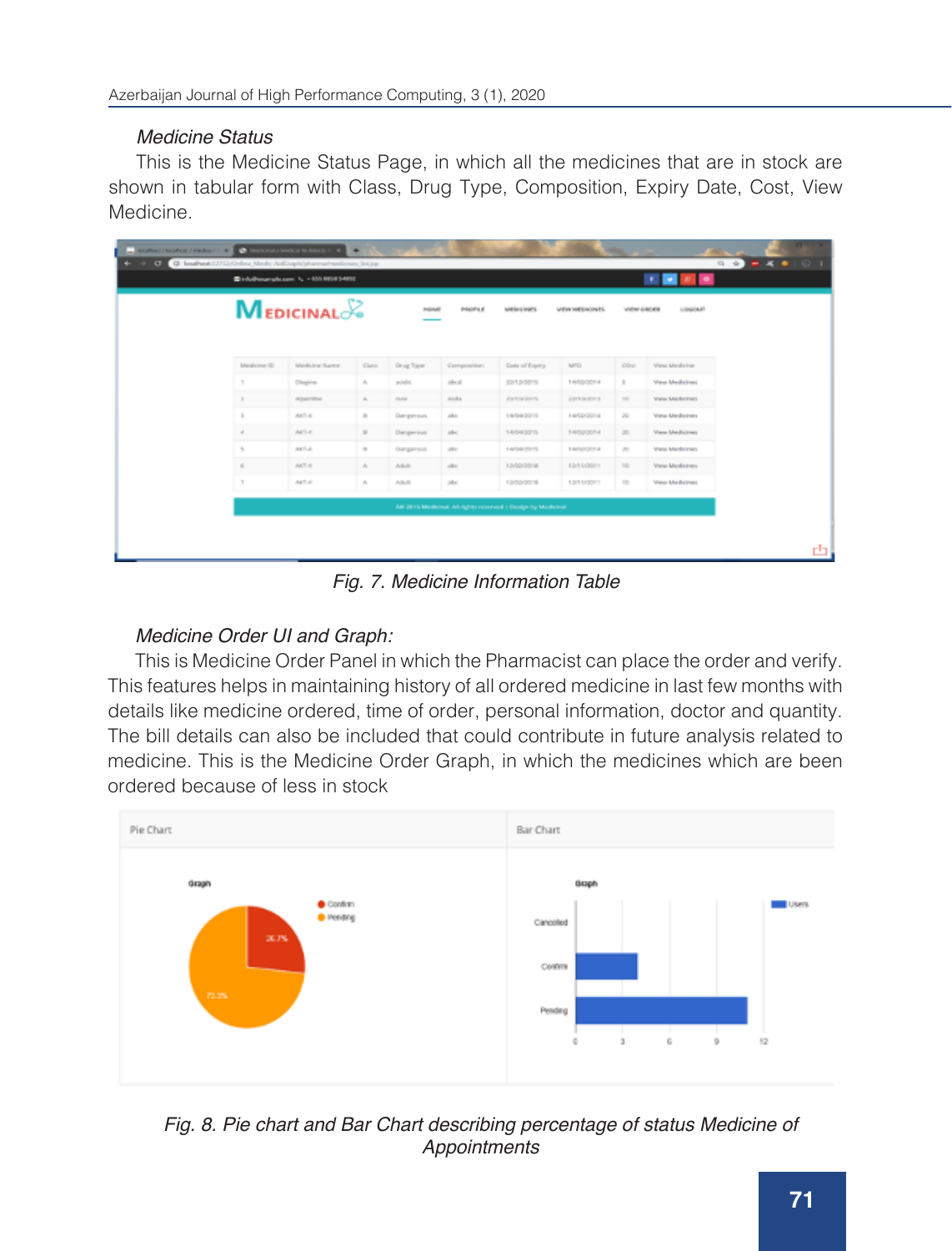#### Sandhya Avasthi

| Contrast (Northern Federal) N. C. Michael a Medical Andrews N. X. |               | ×                               |                |                                                                                                                                                                                                                                                                                                                                                                 |                   |                     |                   |                 |  | <b>DW X</b> |
|-------------------------------------------------------------------|---------------|---------------------------------|----------------|-----------------------------------------------------------------------------------------------------------------------------------------------------------------------------------------------------------------------------------------------------------------------------------------------------------------------------------------------------------------|-------------------|---------------------|-------------------|-----------------|--|-------------|
| C G G G loshot 3773/Osine Medic AltGrahiphama/view.orden.jp       |               | <b>Beldesrates V 19790 1983</b> | 先 合<br>国国大国    | $-4.01$                                                                                                                                                                                                                                                                                                                                                         |                   |                     |                   |                 |  |             |
|                                                                   |               | <b>MEDICINAL</b> <sub>2</sub>   |                | HOM.<br>PROFILE                                                                                                                                                                                                                                                                                                                                                 | MEDICALES         | VIOLENCIALS.        | HIGH DROCK        | <b>VALOUT</b>   |  |             |
|                                                                   | Draw O        | Farlant Madisina (D)            | Fariano (E)    | Total Cost                                                                                                                                                                                                                                                                                                                                                      | Terrors           | Drive Bens          | <b>Doler Time</b> | Confirm         |  |             |
|                                                                   | i s           | <b>Jillian Detector</b>         | $\mathbb{R}^+$ | 100                                                                                                                                                                                                                                                                                                                                                             | Conferent         | <b>TARNOTAL</b>     | 142318            | standium.       |  |             |
|                                                                   | $\frac{1}{2}$ | 2 Harr Centers                  | ٠              | $\frac{1}{2} \sum_{i=1}^{n} \frac{1}{2} \sum_{j=1}^{n} \frac{1}{2} \sum_{j=1}^{n} \frac{1}{2} \sum_{j=1}^{n} \frac{1}{2} \sum_{j=1}^{n} \frac{1}{2} \sum_{j=1}^{n} \frac{1}{2} \sum_{j=1}^{n} \frac{1}{2} \sum_{j=1}^{n} \frac{1}{2} \sum_{j=1}^{n} \frac{1}{2} \sum_{j=1}^{n} \frac{1}{2} \sum_{j=1}^{n} \frac{1}{2} \sum_{j=1}^{n} \frac{1}{2} \sum_{j=1}^{n$ | Conferent         | <b>HARVOTH</b>      | 142818            | cartices.       |  |             |
|                                                                   | $\sim$        | Josepheren                      | $\sim$         | $\sim$                                                                                                                                                                                                                                                                                                                                                          | Garden.           | Hinda Grim.         | <b>HARAS</b>      | particular      |  |             |
|                                                                   | $\sim$        | I may done to                   | $\mathbb{R}$   | $\sim$                                                                                                                                                                                                                                                                                                                                                          | participants.     | <b>Hardistories</b> | 1518.02           | and then        |  |             |
|                                                                   | $\sim$        | <b>International</b>            | $\sim$         | $\sim$                                                                                                                                                                                                                                                                                                                                                          | <b>Conference</b> | <b>NUMBER</b>       | <b>NAMARY</b>     | and in          |  |             |
|                                                                   | $\sim$        | <b>Tiles Details</b>            | $\sim$         | $\sim$                                                                                                                                                                                                                                                                                                                                                          | pointing          | 18/07/07 A          | 14.25.52          | <b>CASTLINE</b> |  |             |
|                                                                   | $\sim$        | [ Way Datello                   | $\sim$         | $\mathbb{R}^2$                                                                                                                                                                                                                                                                                                                                                  | pointing          | 18/0/2014           | 14/3.58           | cipitation.     |  |             |
|                                                                   | $\sim$        | <b>Tiley Deterle</b>            | ×              | ×                                                                                                                                                                                                                                                                                                                                                               | product           | <b>INDIVIA</b>      | 14/3.04           | spritten.       |  |             |
|                                                                   | $\sim$        | <b>I Hay Deale</b>              | $\sim$         | $\mathbb{R}^2$                                                                                                                                                                                                                                                                                                                                                  | presing.          | <b>INSIDER</b>      | 142324            | spoken.         |  |             |
|                                                                   | $\sim$        | 2 Hay Greek                     | $\mathbb{Z}$   | ×                                                                                                                                                                                                                                                                                                                                                               | persing.          | Holly D2+           | HAHA              | specificate.    |  |             |
|                                                                   | $\sim$        | <b>Johns Genete</b>             | $\geq$         | $\sim$                                                                                                                                                                                                                                                                                                                                                          | pending.          | Helinbird           | HAMAZ             | and on          |  |             |
|                                                                   | $\sim$        | <b><i>Internet</i></b>          | ×              | $\sim$                                                                                                                                                                                                                                                                                                                                                          | particip          | <b>Jenisrana</b>    | F14120            | Jackson,        |  |             |
|                                                                   | 12            | <b>Links Directo</b>            | $\sim$         | $\sim$                                                                                                                                                                                                                                                                                                                                                          | panding           | <b>SARRING</b>      | 114151            | <b>CASTLIN</b>  |  |             |
|                                                                   | $\sim$        | <b>Elias Deale</b>              | $\mathbb R$    | $\mathbb{N}$                                                                                                                                                                                                                                                                                                                                                    | perding           | 10/07/17            | 158528            | option.         |  |             |
|                                                                   | <b>IS</b>     | [ Ways Datable                  | $\mathbb{R}$   | $\mathbb{R}^n$                                                                                                                                                                                                                                                                                                                                                  | product.          | 1.5 morphos         | 14.56.58          | spelling.       |  |             |
|                                                                   | Draw (D)      | Faters Madride (S)              | Fataro III     | Total Cost                                                                                                                                                                                                                                                                                                                                                      | Territori         | Drive Bene          | Goles Tony        | Confirm         |  |             |
|                                                                   |               |                                 |                |                                                                                                                                                                                                                                                                                                                                                                 |                   |                     |                   |                 |  |             |

*Fig. 9. Order Information Interface*

## *Patient Registration UI*

This is a Patient Registration panel, in which receptionist can register new patient and can fix the appointment with the respective doctor.

| <b>Convenience</b> (week) X <b>Convenience</b> enter LX +<br>0 G C Inster VIV/Min Mob Arizologing in unicopy<br>Sinhspearakers / + 05 850 5850 |                        |                                                  |                                          |                      | ■ ● < ● I ④ I   |
|------------------------------------------------------------------------------------------------------------------------------------------------|------------------------|--------------------------------------------------|------------------------------------------|----------------------|-----------------|
| $M$ edicinal $\mathbb{R}$                                                                                                                      | HONE<br><b>COLLEGE</b> | PROFILE                                          | <b>RIG STEE PATIENT</b><br>SURIDITATIONT | <b>MENTHLIGHTMEN</b> | <b>LOGICUST</b> |
| Register New Federal<br>*First Name:                                                                                                           |                        | *East of Appointment.                            | dd-nen-yyyy                              |                      |                 |
| * Sender                                                                                                                                       | ---------- Select- - * | * Base of Birth                                  | dd-nem-yyyy                              |                      |                 |
| <b>PENNYM REARNS</b><br>Address:                                                                                                               |                        | <b>African M</b><br><b>Insalment Department:</b> | Select Depart F                          |                      |                 |
| Password:<br>Submit Read:                                                                                                                      |                        |                                                  |                                          |                      |                 |
|                                                                                                                                                |                        |                                                  |                                          |                      |                 |

*Fig. 10. Patient Registration Interface*

#### *All Users Graphical Representation:*

This is the All Users Graph Panel, in which all the users such as Admin, Doctor,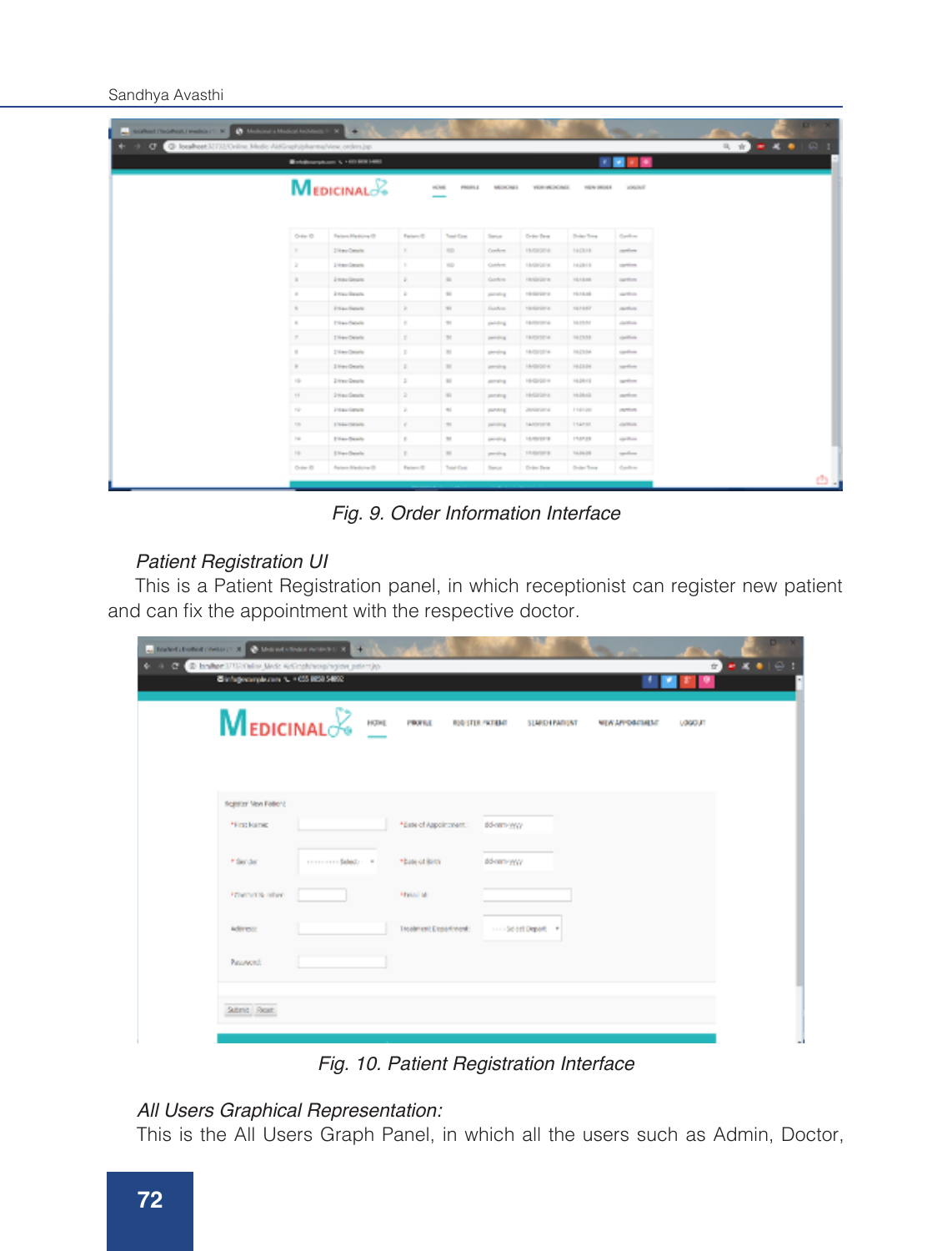

Pharmacist, Receptionist data is been shown in a graphical form or dynamically.



#### *6. Conclusion*

Medical records form an important part of a patient management. It is important for the doctor and medical establishment to properly maintain the records of the patient for two important reasons. First one is that it helps in proper evaluation of the patient and to plan treatment protocol. Second is that the legal system relies mainly on documentary evidence in cases of medical negligence. Since we are entering details of the patients electronically in the" Hospital Records Management System", data will be secured and shown up precisely. Using this application we can fetch patient's history or details with a single click. Thus processing information will be faster. It guarantees accurate maintenance of Patient details. It easily reduces the book keeping task and thus reduces the human effort and increases accuracy speed. In Future we would include prediction and Statistical analysis with help of graphical representation.

#### *References*

Anderson, R. Security Engineering: A Guide to Building Dependable Distributed Systems. 2001: Jonh Wiley & Sons. *Inc., New York.*

Brennan, T. A., Leape, L. L., Laird, N. M., et al. (1991). Incidence of adverse events and negligence in hospitalized patients: results of the Harvard Medical Practice Study I. *New England journal of medicine, 324*(6), 370-376.

Chaudhry, B., Wang, J., Wu, S., Maglione, M., et al. (2006). Systematic review: impact of health information technology on quality, efficiency, and costs of medical care. *Annals of internal medicine, 144*(10), 742-752.

Gans, D., Kralewski, J., Hammons, T., & Dowd, B. (2005). Medical groups' adoption of electronic health records and information systems. *Health affairs, 24*(5), 1323-1333.

Kushniruk, A. W., & Borycki, E. (2008). *Human, social, and organizational aspects of*